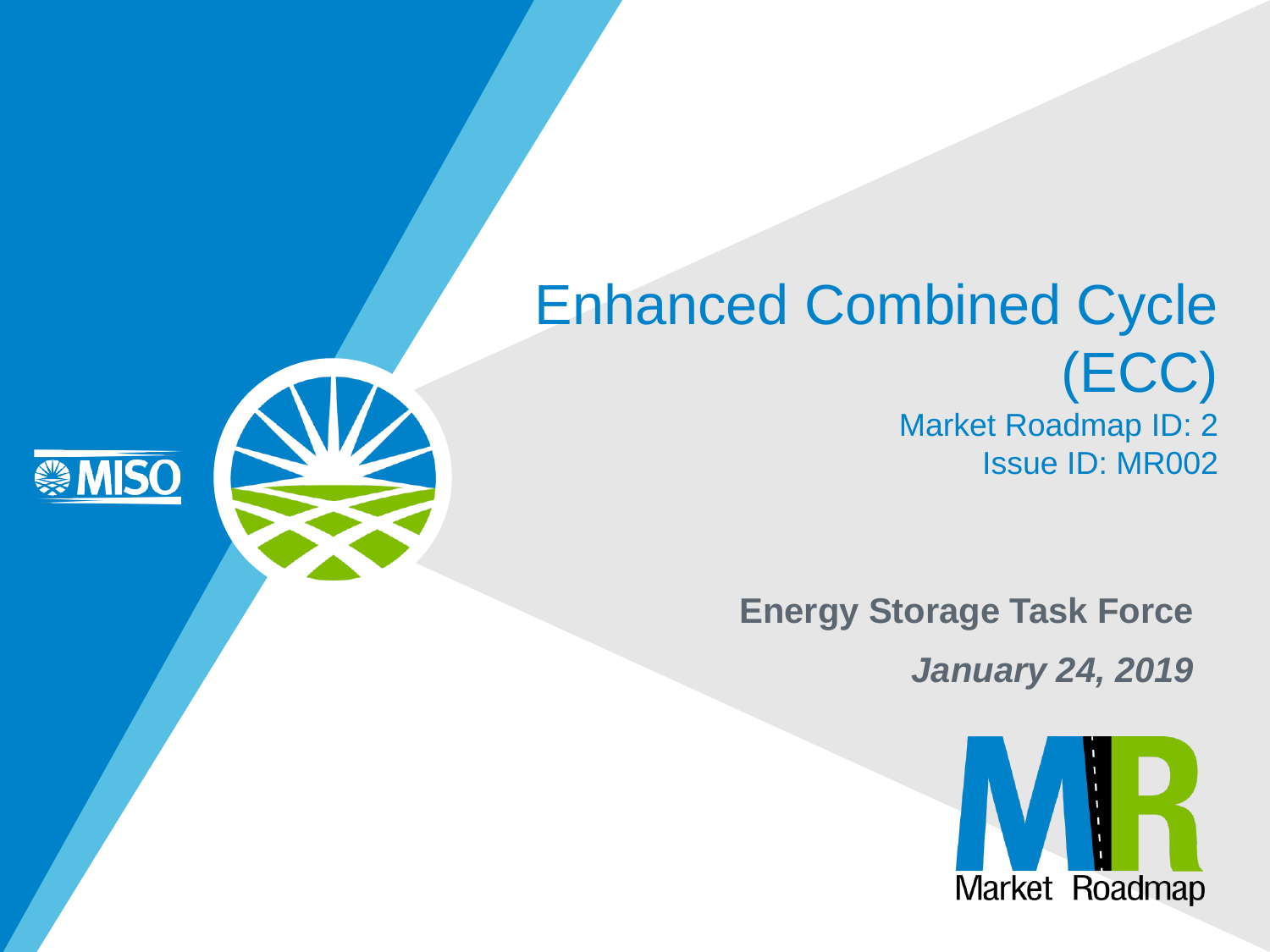### Purpose & Key **Takeaways**



#### Key Takeaways:

- Enhanced Combined Cycle (ECC) model for provides expanded capabilities, including **Configurations, Components,**  and **Transitions**
- Future Storage Resources, including Hybrid Resources may be able to leverage ECC capabilities to best operate and optimize assets in MISO's markets

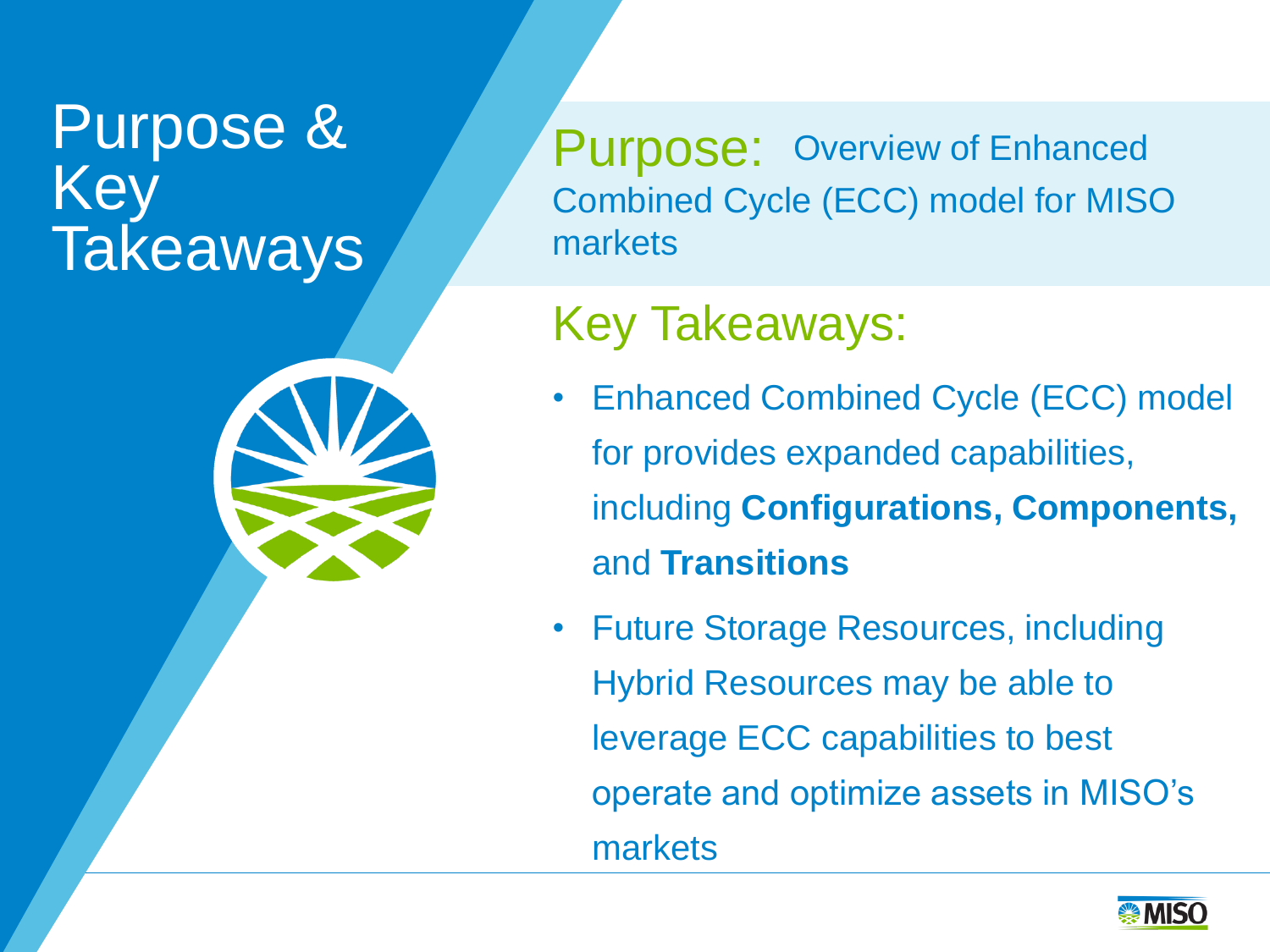#### Improved modeling of Combined-Cycle Plants will improve the economics of the MISO markets

- Combined Cycle (CC) plants
	- Multiple physical **Components**



- Multiple **Configurations**: 1X1, 2X1, 2X1-DB,…
- Steam Turbine (ST) outputs depends on exhaust heat from Combustion Turbines (CT)
- Current Offers limited to aggregate or individual unit level
- It is difficult to develop aggregate offers and unit parameters that accurately reflect costs and operating characteristics over the entire operating range, including **Transitions**

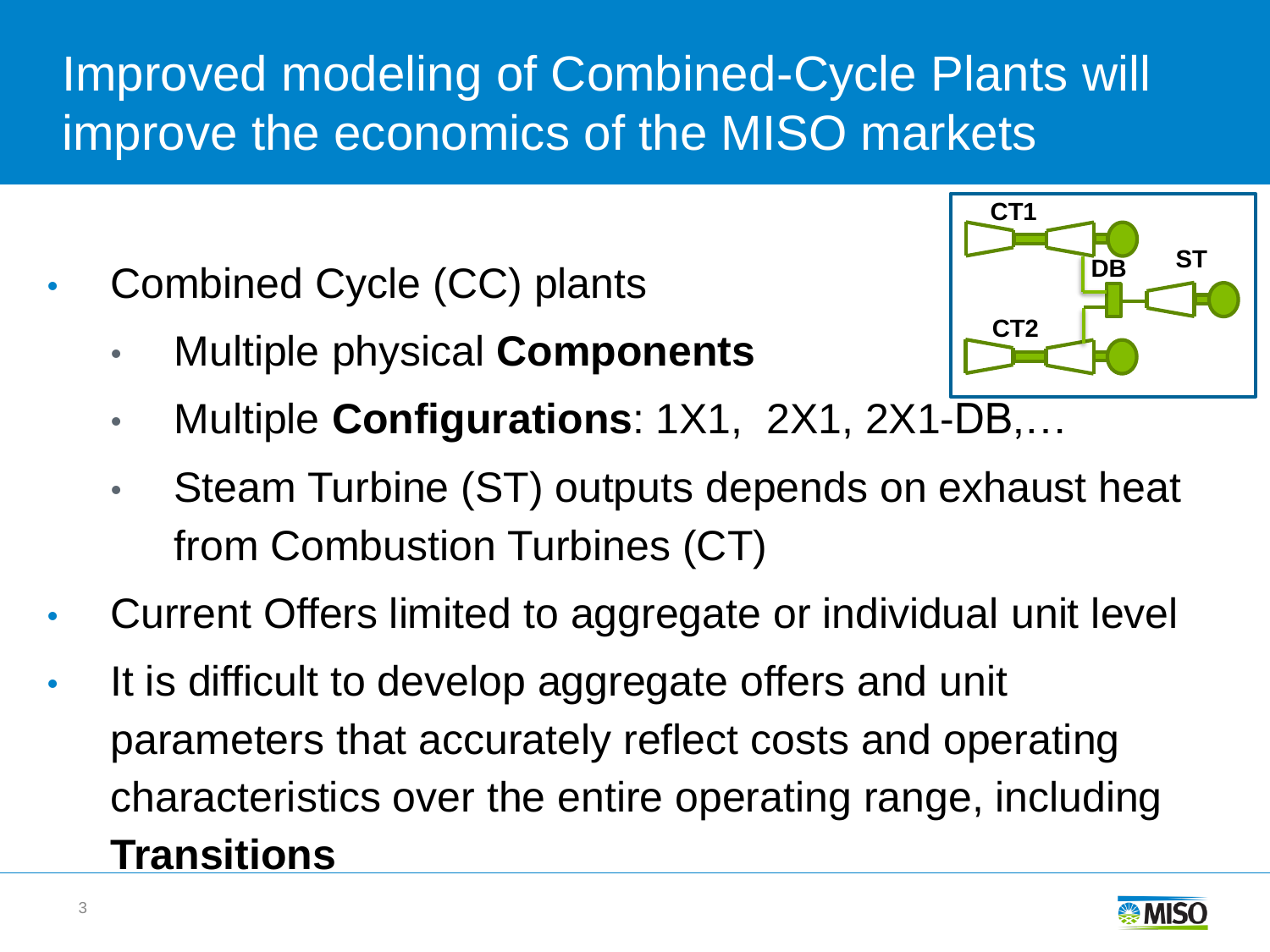## Issues with Current Aggregate Modeling

- Certain physical characteristics and operating limits of CC plants are not modeled, including:
	- Transition times/costs between configurations, e.g. 1x1 to 2x1
	- Temporal constraints of individual components, such as minrun times of a Steam Turbine or a Combustion Turbine
	- Production costs and operating parameters such as ramp rates can vary significantly for different configurations
- Market Participants must modify their offers, including not offer the actual capabilities/costs of their plants to mitigate operational and financial risks, leading to market inefficiencies

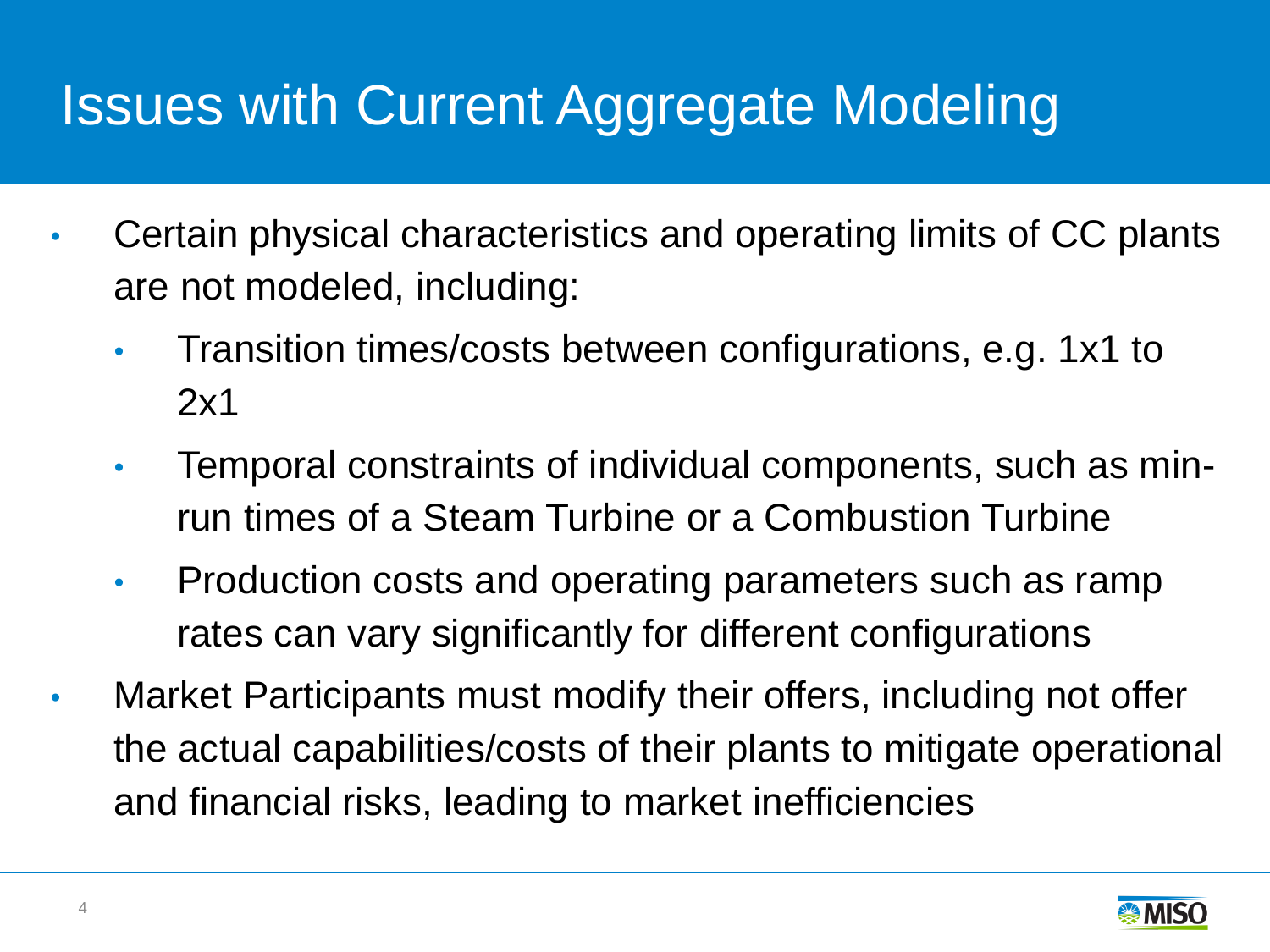## ECC Model Key Features

- Enhanced CCGT modeling will accommodate multiple **Configurations,** distinct **Component** operating characteristics, and **Transition**  parameters
- Enhanced model initially allows unit owners to offer up to seven (7) different **Configurations** of the CTs, STs, and other **Components**

| <b>Valid Configurations</b> | <b>Physical Units</b> |              |                |   |              |  |
|-----------------------------|-----------------------|--------------|----------------|---|--------------|--|
|                             |                       |              | CT1 CT2 CT3 DB |   | <b>ST</b>    |  |
| <b>AllOff</b>               |                       |              |                |   |              |  |
| $1X1-A$                     |                       |              |                |   | 1            |  |
| $1X1 - B$                   |                       | 1            |                |   | $\mathbf{1}$ |  |
| 2X1                         | 1                     | $\mathbf{1}$ |                |   | 1            |  |
| $2X1-DB$                    | 1                     | $\mathbf{1}$ |                | 1 | 1            |  |
| 3X1                         | 1                     | 1            | 1              |   | 1            |  |
| <b>3X1-DB</b>               | 1                     | 1            |                | 1 |              |  |

|               | <b>AllOff</b>                        | $1X1-A$                                            | $1X1-B$    | 2X1                                   | $2X1-DB$                        |  | $3X1$   $3X1-DB$ |
|---------------|--------------------------------------|----------------------------------------------------|------------|---------------------------------------|---------------------------------|--|------------------|
| <b>AllOff</b> |                                      | valid                                              | valid      | valid                                 | invalid                         |  |                  |
| $1X1-A$       | $10\text{min}/0\text{min}/\$0$       | $\ddagger$                                         | invalid    | 30min/10min/\$900                     | invalid                         |  |                  |
| $1X1-B$       | $10\text{min}/0\text{min}/\text{SO}$ | invalid                                            | $\ddagger$ | 30min/10min/\$900                     | invalid                         |  |                  |
| 2X1           |                                      | 10min/0min/\$0   10min/10min/\$0   10min/10min/\$0 |            | $\ddagger$                            | $10\text{min}/0\text{min}/\$50$ |  |                  |
| $2X1-DB$      | invalid                              | invalid                                            | invalid    | $10\text{min}/10\text{min}/\text{s}0$ | ł                               |  |                  |
| 3X1           |                                      |                                                    |            |                                       |                                 |  |                  |
| $3X1-DB$      |                                      |                                                    |            |                                       |                                 |  |                  |

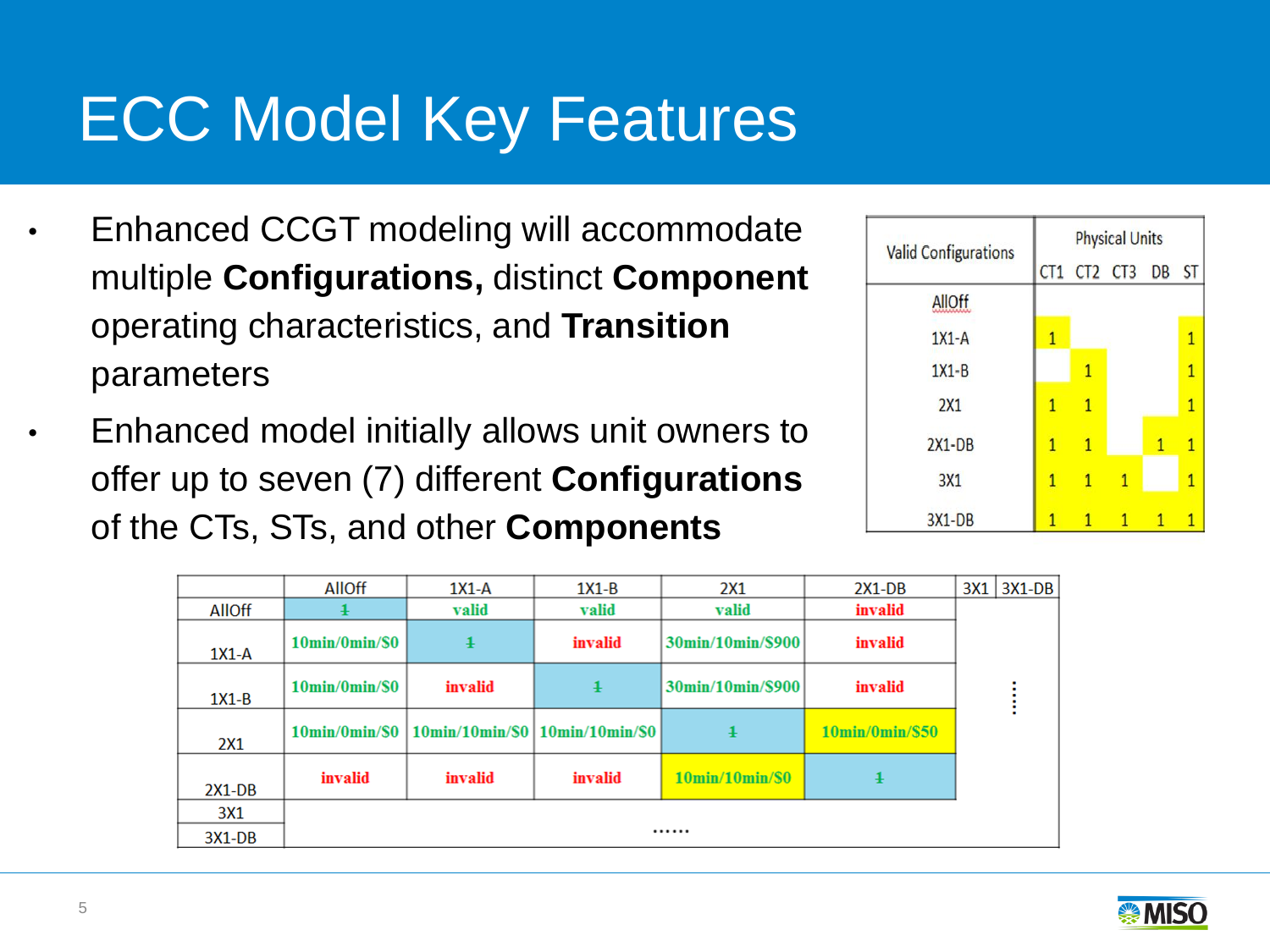#### Participants can register multiple configurations and specify offers based on actual costs/limits

- Three levels of offer parameters modelled under ECC
	- Resource level
	- Configuration level
	- Component level

|               | <b>AllOff</b>                  | $1X1-A$                                                                                         | $1X1-B$    | 2X1                                   | $2X1-DB$                        | $3X1$   $3X1-DB$ |
|---------------|--------------------------------|-------------------------------------------------------------------------------------------------|------------|---------------------------------------|---------------------------------|------------------|
| <b>AllOff</b> |                                | valid                                                                                           | valid      | valid                                 | invalid                         |                  |
| $1X1-A$       | $10\text{min}/0\text{min}/\$0$ |                                                                                                 | invalid    | 30min/10min/\$900                     | invalid                         |                  |
| $1X1-B$       | $10\text{min}/0\text{min}/\$0$ | invalid                                                                                         | $\ddagger$ | 30min/10min/\$900                     | invalid                         |                  |
| 2X1           |                                | $10\text{min}/0\text{min}/80$   $10\text{min}/10\text{min}/80$   $10\text{min}/10\text{min}/80$ |            | $\ddagger$                            | $10\text{min}/0\text{min}/\$50$ |                  |
| $2X1-DB$      | invalid                        | invalid                                                                                         | invalid    | $10\text{min}/10\text{min}/\text{SO}$ |                                 |                  |
| 3X1           |                                |                                                                                                 |            |                                       |                                 |                  |

| Initially allow         |  |
|-------------------------|--|
| up to seven $(7)$       |  |
| configurations $\vdash$ |  |

|     |                      | <b>Physical Units</b> |                 |    |     |
|-----|----------------------|-----------------------|-----------------|----|-----|
| (7) | Valid Configurations | Usable Capacity       |                 |    |     |
|     |                      | CT1                   | CT <sub>2</sub> | DB | ST  |
| າຣ  | AllOff               |                       |                 |    |     |
|     | 1Bx0                 |                       | 100             |    |     |
|     | 0x1                  |                       |                 |    | 50  |
|     | 1x1A                 | 100                   |                 |    | 80  |
|     | $1x1A-DB$            | 100                   |                 | On | 120 |
|     | 2x1                  | 100                   | 100             |    | 200 |
|     | $2x1-DB$             | 100                   | 10 K            |    | 250 |

| 3X1      |                         |                 |                                                                                    |                                    |              |                  |  |
|----------|-------------------------|-----------------|------------------------------------------------------------------------------------|------------------------------------|--------------|------------------|--|
| $3X1-DB$ | when start from all off |                 |                                                                                    |                                    |              |                  |  |
|          | Configuration name      |                 | COLDSTARTUPCOST INTERSTARTUPCOST HOTSTARTUPCOST HOTTOCOLDTIME(h) HOTTOINTERTIME(h) |                                    |              |                  |  |
|          | $1x1-A'$                | 1500            | 1000'                                                                              | 500                                | 10           |                  |  |
|          | $1x1 - B$               | 1500            | 1000                                                                               | 500                                | 10           |                  |  |
|          | 2x1                     | 2500            | 2000                                                                               | 700                                | 12           |                  |  |
|          | $2x1-DB$                |                 |                                                                                    | N/A (invalid to start from AllOff) |              |                  |  |
|          | 3x1                     | 3500            | 3000                                                                               | 900                                | 12           |                  |  |
|          | $3x1-DB$                |                 |                                                                                    | N/A (invalid to start from AllOff) |              |                  |  |
|          | Alloff                  |                 |                                                                                    |                                    |              |                  |  |
|          |                         |                 | INDIVIDUAL UNIT NAME MINDOWNTIME(h)                                                |                                    | MINUPTIME(h) | MAXRUNTIME(h)    |  |
|          |                         | CT <sub>1</sub> |                                                                                    | 8                                  |              | 5N/A             |  |
|          |                         | CT <sub>2</sub> |                                                                                    | 8                                  |              | 5N/A             |  |
|          |                         | CT <sub>3</sub> |                                                                                    | 8                                  |              | 5N/A             |  |
|          |                         | <b>ST</b>       |                                                                                    | 12                                 |              | $10 \text{ N/A}$ |  |
| 6        |                         | DB              |                                                                                    |                                    |              | 2 N/A            |  |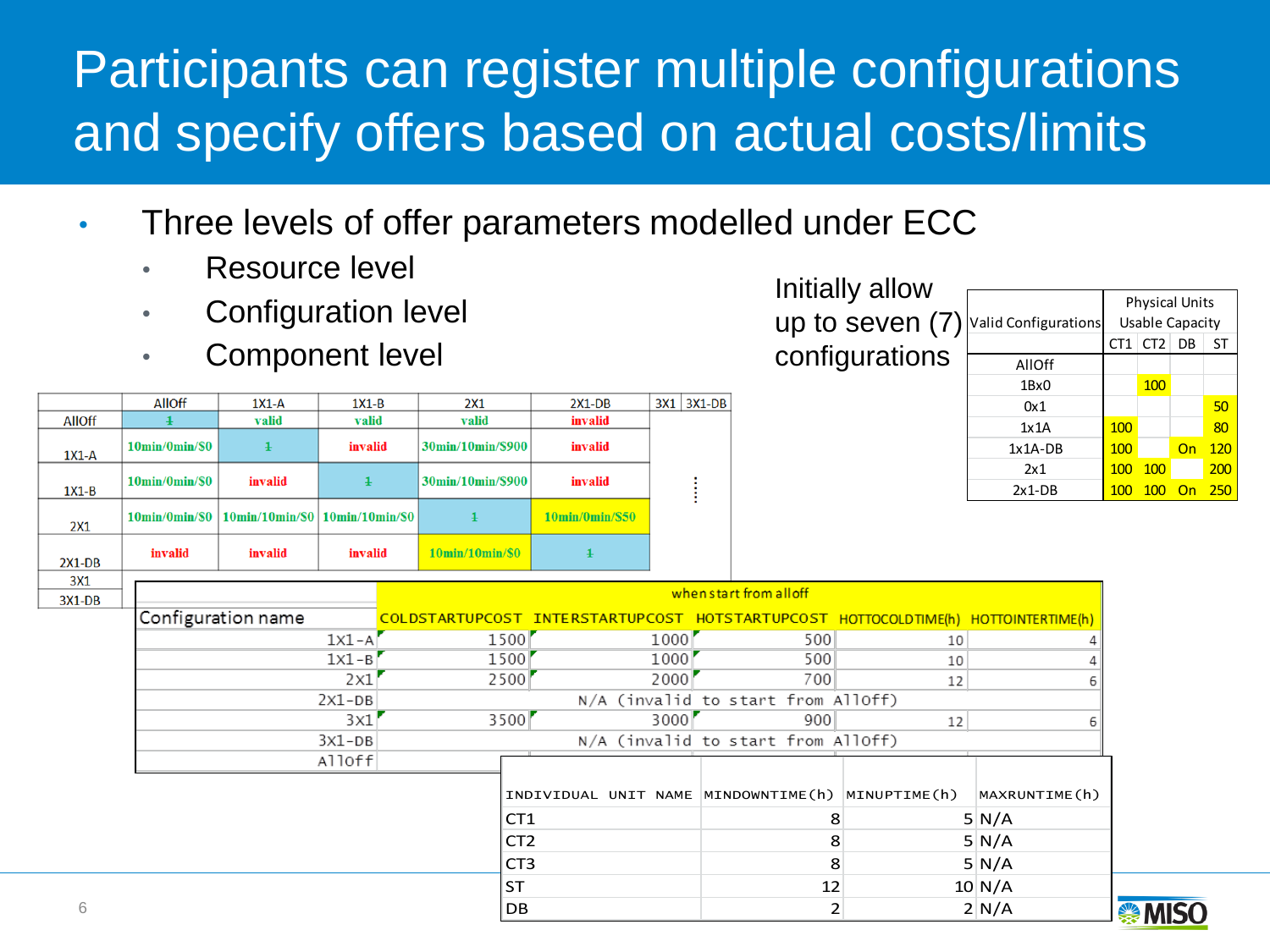# Additional ECC Modeling Features

- Hybrid model includes parameters on the plant, configuration and component levels
- Component substitution allowed
- Reserve disqualification during transitions
- Real-time (e.g. IRAC, LAC) may adjust DA-committed configuration
- Settlement Rules have been extended to consider more complex ECC operation

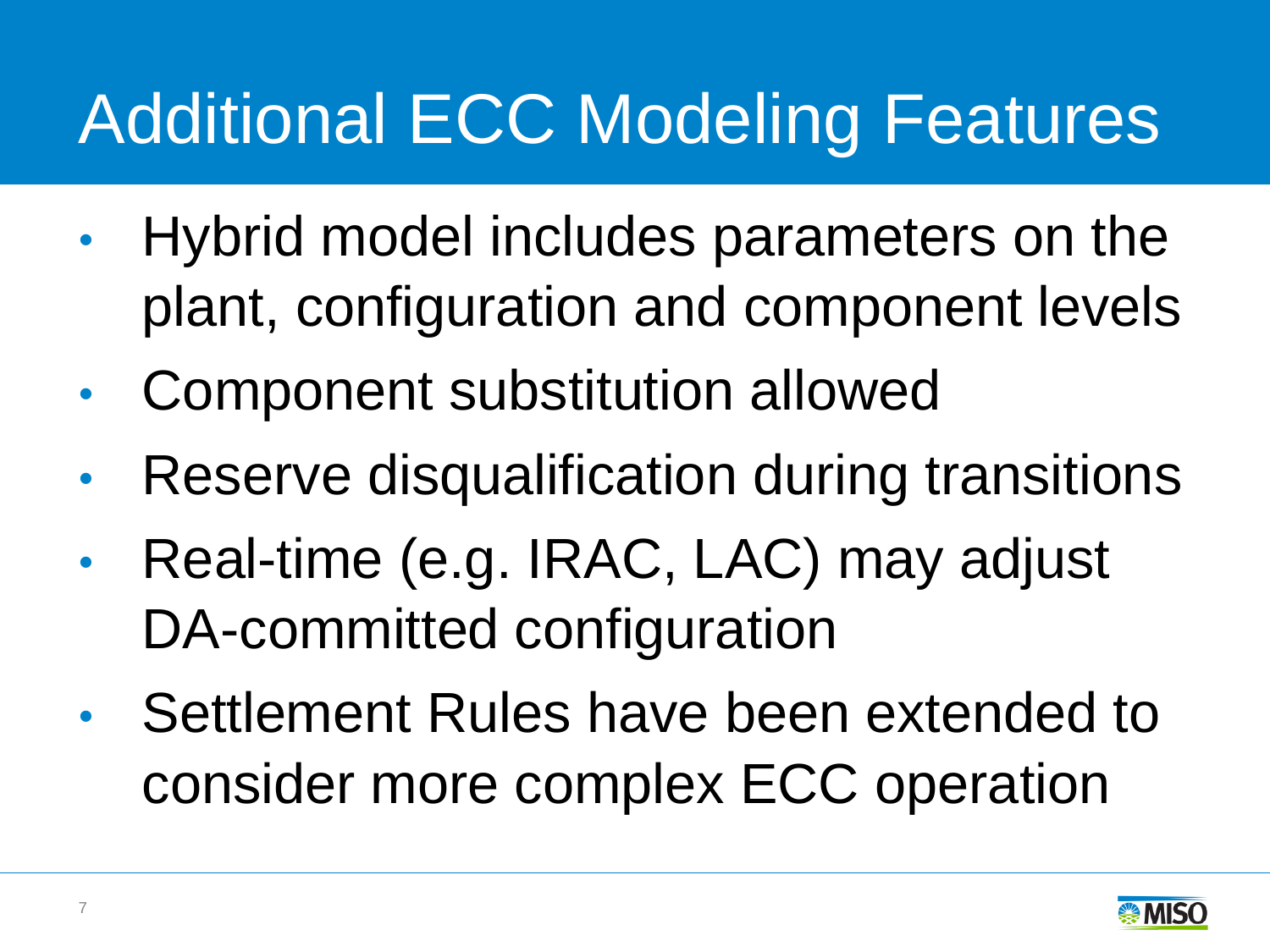# Applicability to Storage or Hybrid Resources

- Model Configurations for Charge, Discharge and Continuous modes
- Model Renewable, Storage Components for Hybrid Resources
- Transitions could capture commitment or other availability costs

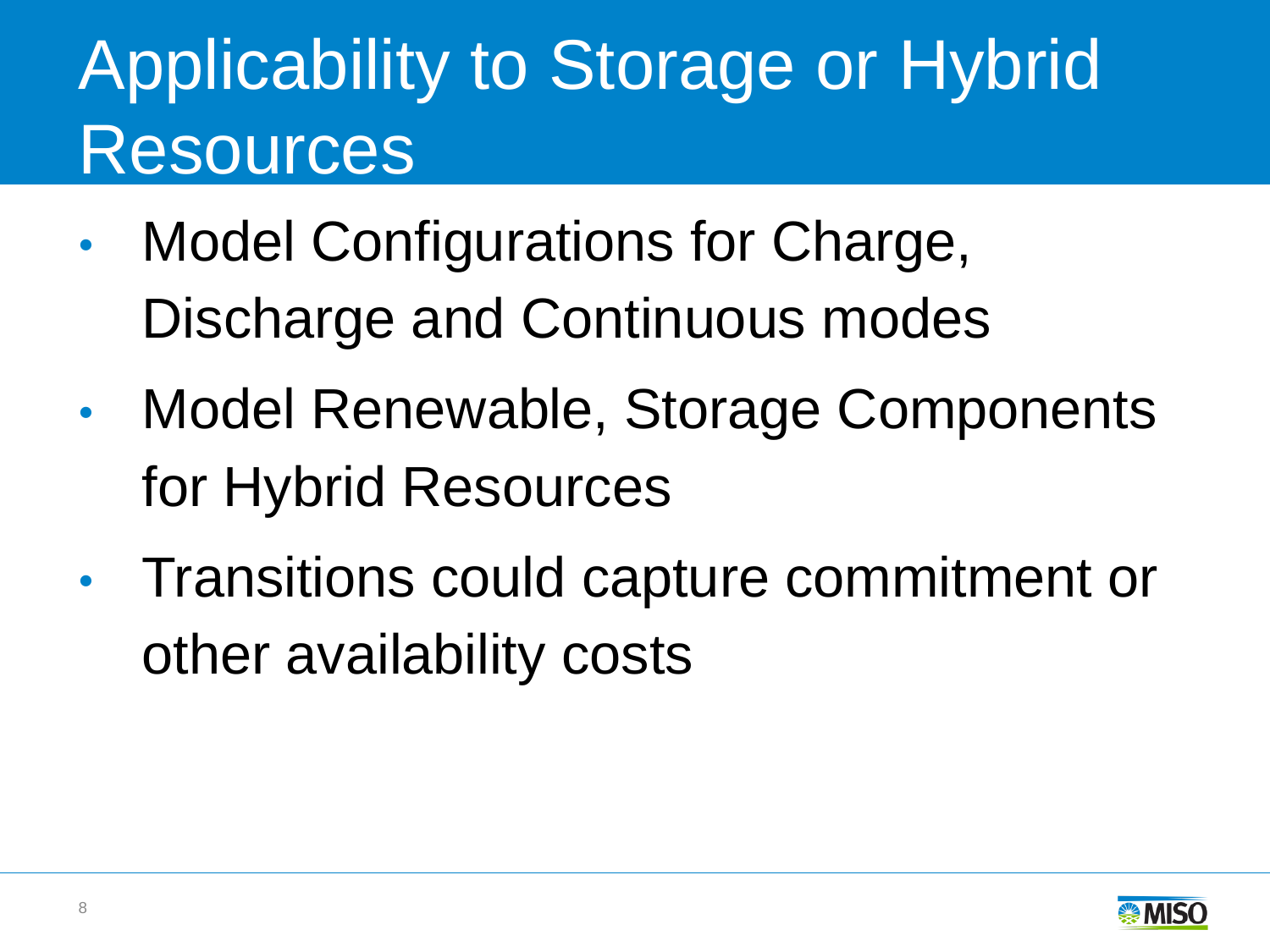# Applicability to Storage or Hybrid Resources